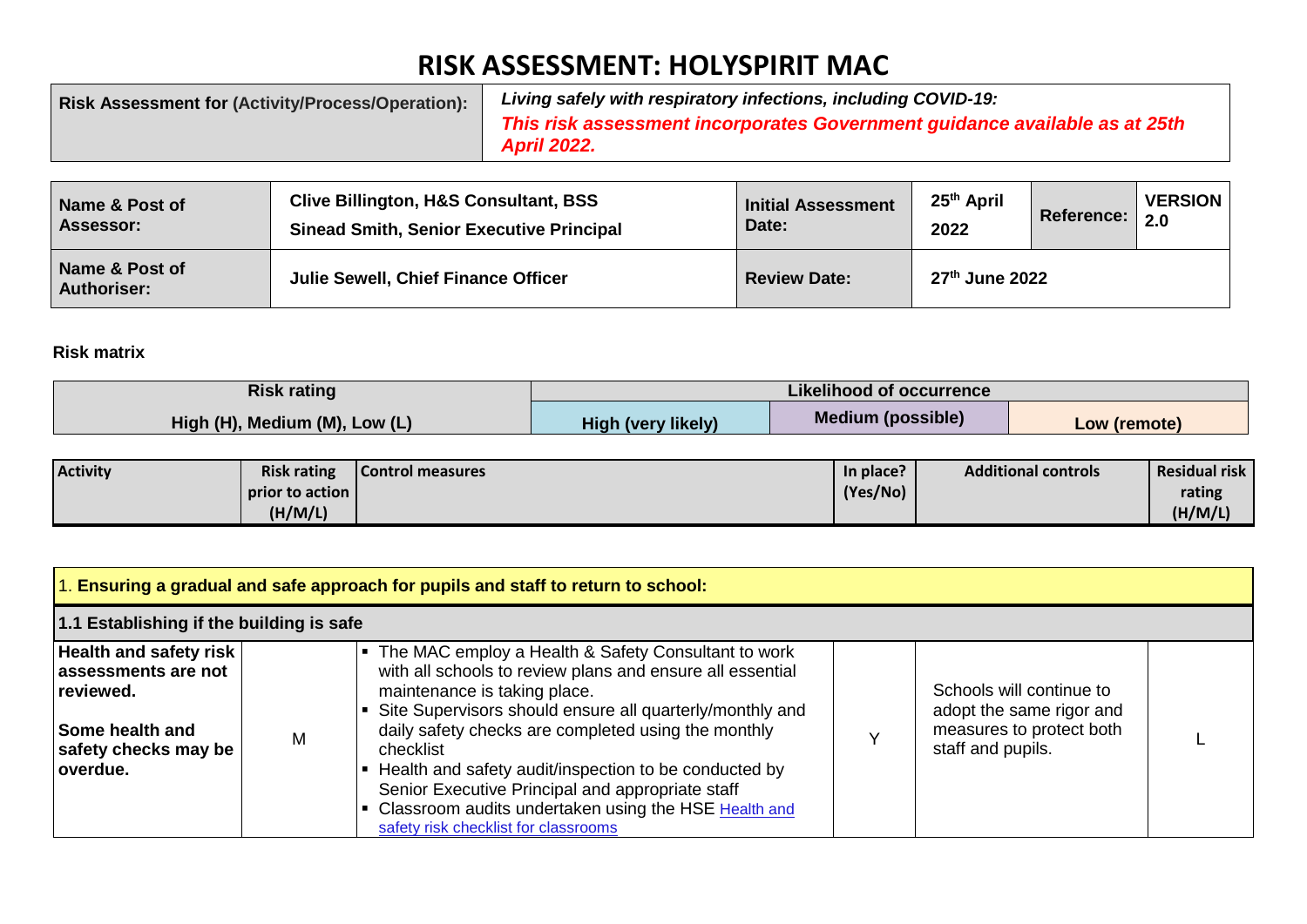|                                                                                                                                                                  |   | • This overarching risk assessment will support all Holy Spirit<br>MAC schools.                                                                                                                                                                                                                                                                                                                                                                                                                                                                                                                                    |   |                                                                                         |  |
|------------------------------------------------------------------------------------------------------------------------------------------------------------------|---|--------------------------------------------------------------------------------------------------------------------------------------------------------------------------------------------------------------------------------------------------------------------------------------------------------------------------------------------------------------------------------------------------------------------------------------------------------------------------------------------------------------------------------------------------------------------------------------------------------------------|---|-----------------------------------------------------------------------------------------|--|
| 1.2 All Areas                                                                                                                                                    |   |                                                                                                                                                                                                                                                                                                                                                                                                                                                                                                                                                                                                                    |   |                                                                                         |  |
| <b>All Areas</b>                                                                                                                                                 | M | Schools procedures are to return to normal and schools<br>will retain: hand hygiene, respiratory hygiene, enhanced<br>cleaning and improved ventilation for classes or areas<br>occupied by multiple staff or pupils.<br>https://www.hse.gov.uk/coronavirus/equipment-and-machinery/air-<br>conditioning-and-ventilation/index.htm<br>https://www.gov.uk/government/publications/covid-19-<br>decontamination-in-non-healthcare-settings/covid-19-decontamination-<br>in-non-healthcare-settings<br>Air purifiers and CO2 monitors are being used to<br>support teachers and staff in areas requiring ventilation. | у | The workplace has been<br>organised to support these<br>measures.                       |  |
| 1.3 First Aid/Designated Safeguarding Leads                                                                                                                      |   |                                                                                                                                                                                                                                                                                                                                                                                                                                                                                                                                                                                                                    |   |                                                                                         |  |
| The lack of<br>availability of<br>designated First<br><b>Aiders and</b><br><b>Designated</b><br><b>Safeguarding Leads</b><br>may place pupil's<br>safety at risk |   | • All staff responsible for First Aid must have up to date<br>certificates.<br>• First Aid staff will be offered a refresher on donning and<br>doffing PPE on a regular basis.<br>• The processes and procedures for PPE MUST be followed<br>and the advice for treating suspected cases.<br>Staff availability for first aid will be constantly reviewed to<br>ensure all schools have sufficient designated first aid staff<br>on site.<br>• The MAC have invested in the Educare On line training for<br>all schools to ensure high quality mandatory training is<br>available to all staff in the MAC.         | Y | Sufficient staff are trained<br>to cover First Aid should<br>they be required to do so. |  |
| 2.0 Living with respiratory infections including COVID - 19                                                                                                      |   |                                                                                                                                                                                                                                                                                                                                                                                                                                                                                                                                                                                                                    |   |                                                                                         |  |
|                                                                                                                                                                  |   | 2.1 Schools should follow all the quidance for living with respiratory infections including COVID-19                                                                                                                                                                                                                                                                                                                                                                                                                                                                                                               |   |                                                                                         |  |
| <b>Without testing how</b><br>do we mitigate<br>spread of COVID                                                                                                  | M | There are simple things you can do in your daily life that will<br>help reduce the spread of COVID-19 and other respiratory<br>infections and protect those at highest risk.<br>Things you can choose to do are:                                                                                                                                                                                                                                                                                                                                                                                                   | Y | All staff to follow the latest<br>government guidance.                                  |  |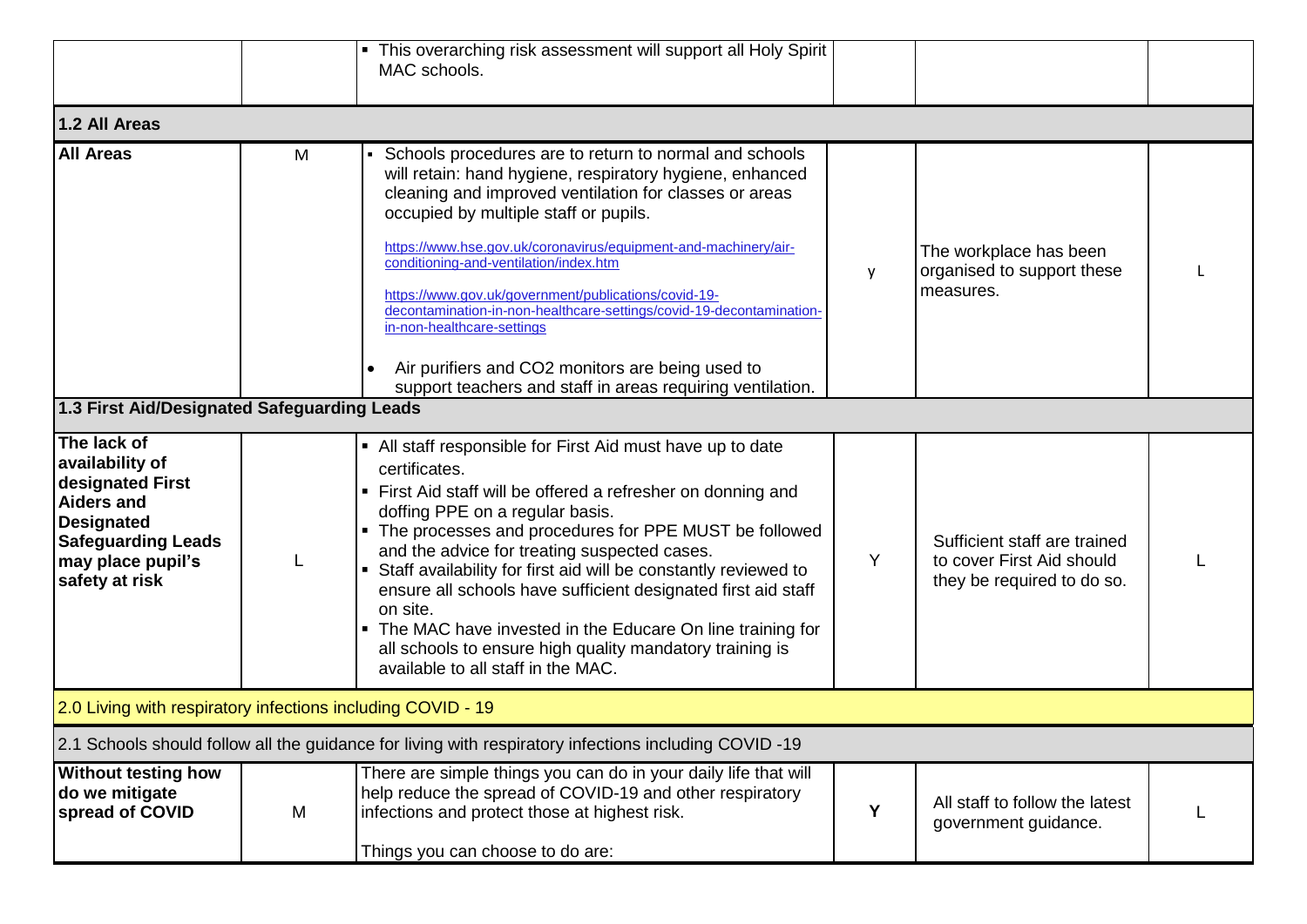| 2.2 What happens if you test positive for COVID |   | Get vaccinated.<br>• Let fresh air in if meeting others indoors.<br>• Practise good hygiene:<br>• wash your hands<br>• cover your coughs and sneezes<br>• clean your surroundings frequently<br>• Wear a face covering or a face mask.                                                                                                                                                                                                                                                                                                                                                                                                                                                                                                                                                                                                                                                                                                                                                                                                                                                                                                                                                                               |   |                                 |  |
|-------------------------------------------------|---|----------------------------------------------------------------------------------------------------------------------------------------------------------------------------------------------------------------------------------------------------------------------------------------------------------------------------------------------------------------------------------------------------------------------------------------------------------------------------------------------------------------------------------------------------------------------------------------------------------------------------------------------------------------------------------------------------------------------------------------------------------------------------------------------------------------------------------------------------------------------------------------------------------------------------------------------------------------------------------------------------------------------------------------------------------------------------------------------------------------------------------------------------------------------------------------------------------------------|---|---------------------------------|--|
| <b>Staff or Pupils testing</b><br>for COVID     | H | Most people in England are no longer advised to get tested. If<br>you still want to be tested, you must pay for a COVID-19 test<br>yourself.<br>You can buy a COVID-19 test from some pharmacies and<br>retailers, in person or online.<br>If you do test positive you should:<br>Try to stay at home and avoid contact with other people<br>for 5 days<br>Avoiding meeting people at higher risk from COVID-19 for<br>10 days, especially if their immune system means they're<br>at higher risk of serious illness from COVID-19, even if<br>they've had a COVID-19 vaccine<br>This starts from the day after you did the test.<br>If a child or young person aged 18 or under tests positive for<br>COVID-19, they should try to stay at home and avoid contact<br>with other people for 3 days.<br>This starts from the day after they did the test.<br>Children and young people tend to be infectious to others for<br>less time than adults. If they're well and do not have a<br>temperature after 3 days, there's a much lower risk that they'll<br>pass on COVID-19 to others.<br>https://www.nhs.uk/conditions/coronavirus-covid-19/self-isolation-and-<br>treatment/when-to-self-isolate-and-what-to-do/ | Y | Monitored by MAC<br>Principals. |  |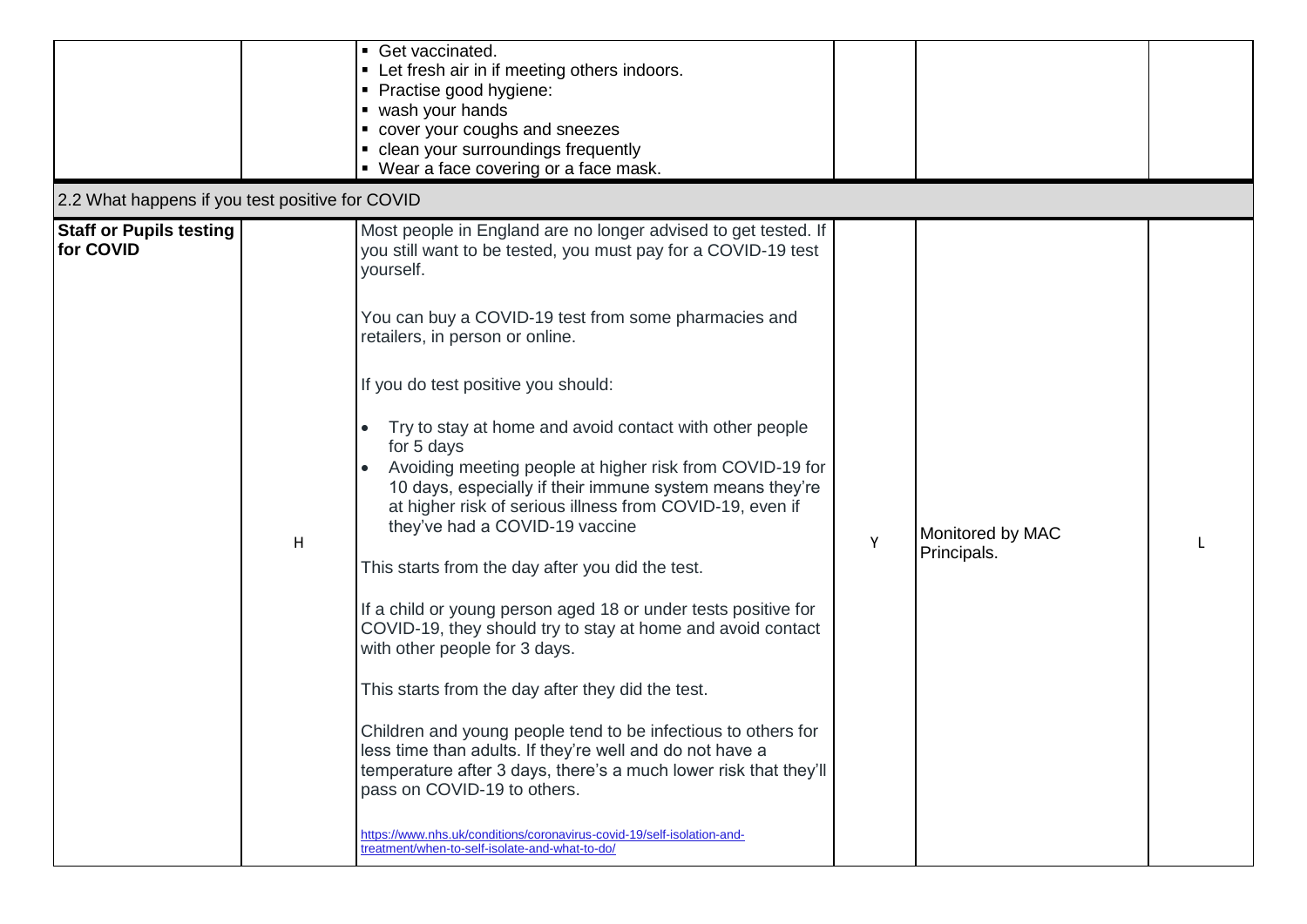| 2.1 What if you have symptoms of COVID and feel unwell                                                   |   |                                                                                                                                                                                                                                                                                                                                                                                    |                                 |  |
|----------------------------------------------------------------------------------------------------------|---|------------------------------------------------------------------------------------------------------------------------------------------------------------------------------------------------------------------------------------------------------------------------------------------------------------------------------------------------------------------------------------|---------------------------------|--|
| There is no<br>requirement to test<br>for COVID so what<br>happens if you have<br><b>COVID symptoms.</b> | M | Try to stay at home and avoid contact with other people if:<br>You have any symptoms of COVID-19 (a high<br>temperature, a new, continuous cough or a loss or<br>change to your sense of smell or taste), and do not<br>feel well enough to go to work or do your normal<br>activities.<br>You can return to work when you feel well enough and<br>do not have a high temperature. | Monitored by MAC<br>Principals. |  |

## **Resources and references:**

| All Guidance – Updated 25th April 2022                                                                   |                                                                                                       |
|----------------------------------------------------------------------------------------------------------|-------------------------------------------------------------------------------------------------------|
| Health and safety risk checklist for classrooms                                                          | https://www.nhs.uk/conditions/coronavirus-covid-19/self-isolation-and-treatment/when-to-self-isolate- |
| https://www.hse.gov.uk/coronavirus/equipment-and-machinery/air-conditioning-and-ventilation/index.htm    | and-what-to-do/                                                                                       |
| https://www.gov.uk/government/publications/covid-19-decontamination-in-non-healthcare-settings/covid-19- | https://www.gov.uk/coronavirus                                                                        |
| decontamination-in-non-healthcare-settings                                                               | https://www.gov.uk/guidance/living-safely-with-respiratory-infections-including-covid-19?priority-    |
|                                                                                                          | taxon=774cee22-d896-44c1-a611-e3109cce8eae                                                            |
|                                                                                                          |                                                                                                       |